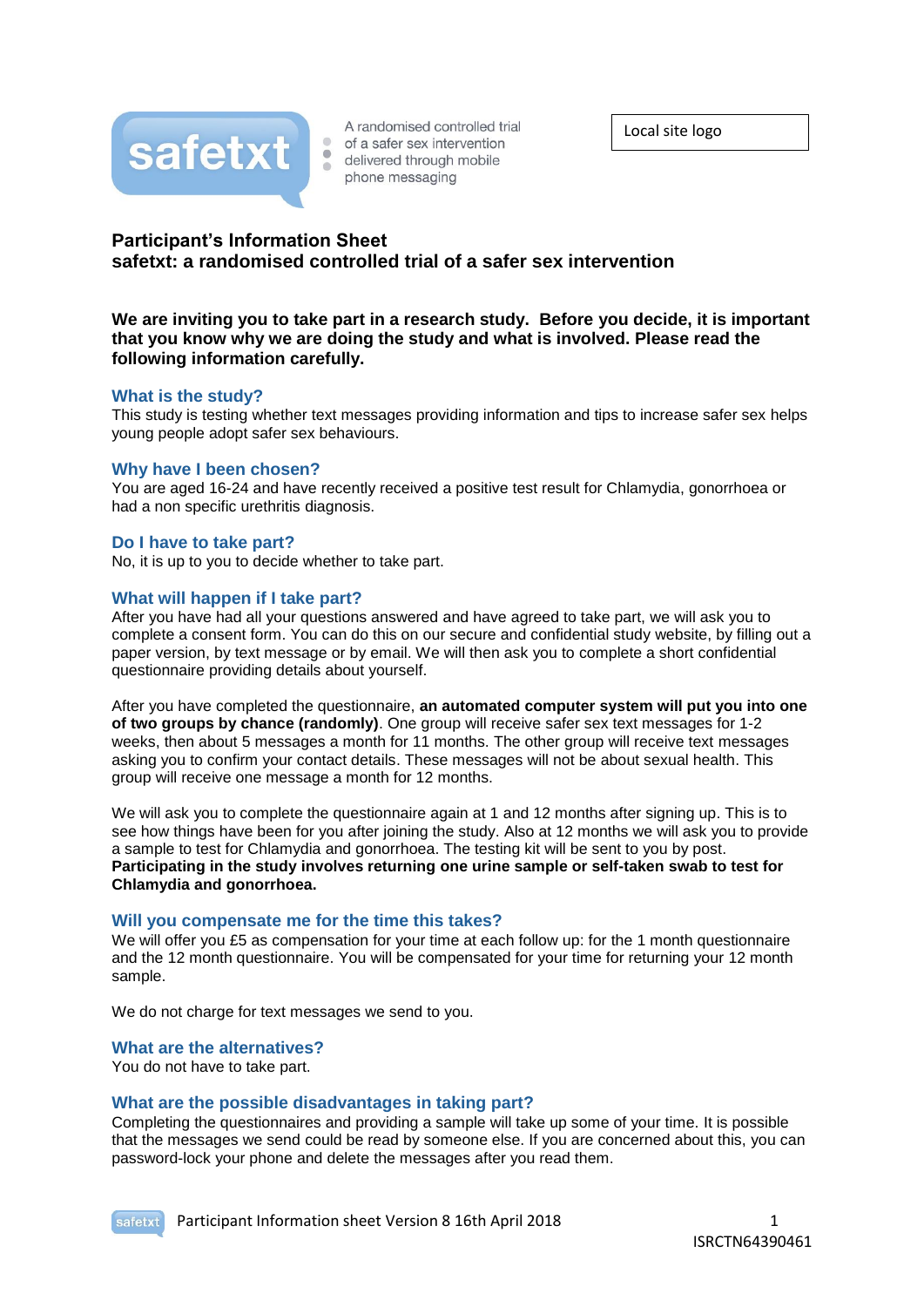### **What are the possible benefits of taking part?**

We cannot promise that your health will benefit from taking part but you may find the messages helpful and you may learn about safer sex behaviours.

#### **What happens when this study stops?**

When the study stops, we will look at the data collected to see if the text messages helped increase safer sex behaviours.

#### **What will happen if I don't want to carry on with the study?**

You can stop receiving text messages by texting STOP or pause the text messages by texting PAUSE. You can withdraw at any time by letting the Clinical Trials Unit know [\(safetxt@LSHTM.ac.uk](mailto:safetxt@LSHTM.ac.uk) or freephone 0800 008 7197). You do not have to give a reason for wanting to withdraw.

#### **What if there is a problem?**

You can contact the Clinical Trials Unit if there is a problem. If you would like to make a formal complaint, contact Dr Caroline Free who will follow the complaints procedure.

#### **Will my taking part in this study be kept confidential?**

Yes. Your answers to the questionnaires will be stored anonymously and your contact details and Chlamydia and gonorrhoea test will be kept confidential. You will be allocated a unique study number when you enrol in the study. We will not inform your parents about your involvement in this research. If you were tested for sexually transmitted infections during the study, we will ask your clinic or GP for your test results. We will also ask for information on whether or not a partner was treated. To keep the messages confidential, password-lock your phone and delete messages after you read them.

Your records will be made available to people authorised to work on the study. They may also need to be made available to people for ensuring that the study is carried our correctly.

With your permission, we will ask your clinic or GP for your test results for sexually transmitted infections after you have finished participating in the study. This is to allow the study researchers to look into long term effects about your sexual health.

### **What will happen to the samples that I give?**

You will post your sample directly to a laboratory to test for Chlamydia and gonorrhoea infection. The laboratory will destroy the samples after they have finished testing. You will be notified if the test shows that there is Chlamydia or gonorrhoea infection. The clinic where you signed up to the study will contact you to arrange treatment.

#### **How long will your data be stored for?**

Your data will be kept for 10 years after the trial is completed. However, in accordance with the Data Protection Act of 1998, any personal identifiable data will not be kept longer than necessary and will be deleted within 3 months after you have finished the study.

#### **What will happen to the results of the research study?**

The results will be published in a scientific journal so that other people know about it. If you would like a copy of the results please contact the Clinical Trials Unit.

If you want to receive the safer sex messages after your participation in the study, please let us know and we will send them to you.

If the results of the study show that the messages have helped, they will be made available to all young people.

#### **Who is organising and funding the research?**

The study is run by Dr Caroline Free (Chief Investigator) from the London School of Hygiene and Tropical Medicine, at the University of London. The UK National Institute for Health Research is funding the trial.